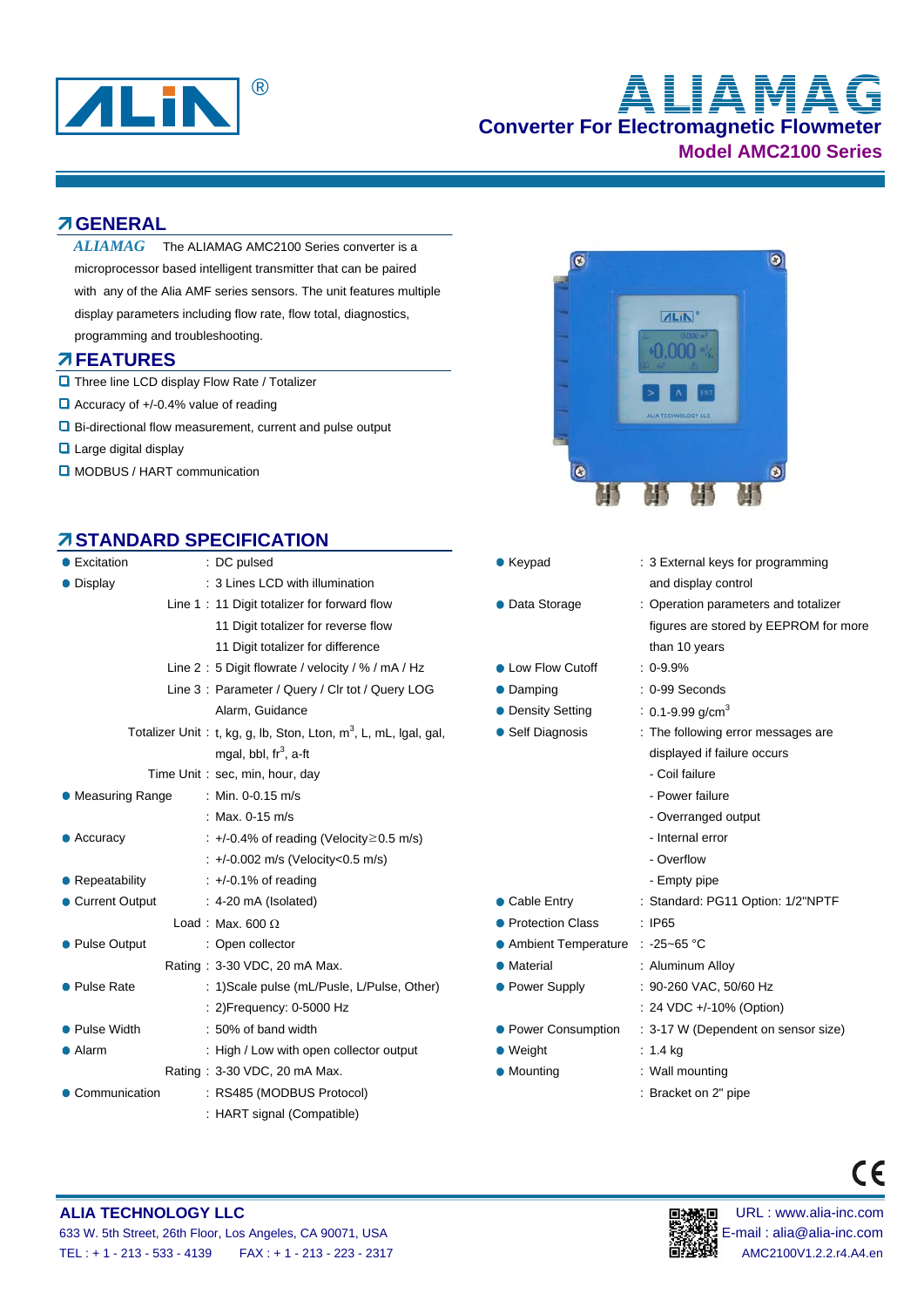#### **7 DIMENSIONS**



#### **7 WIRING DIAGRAM**

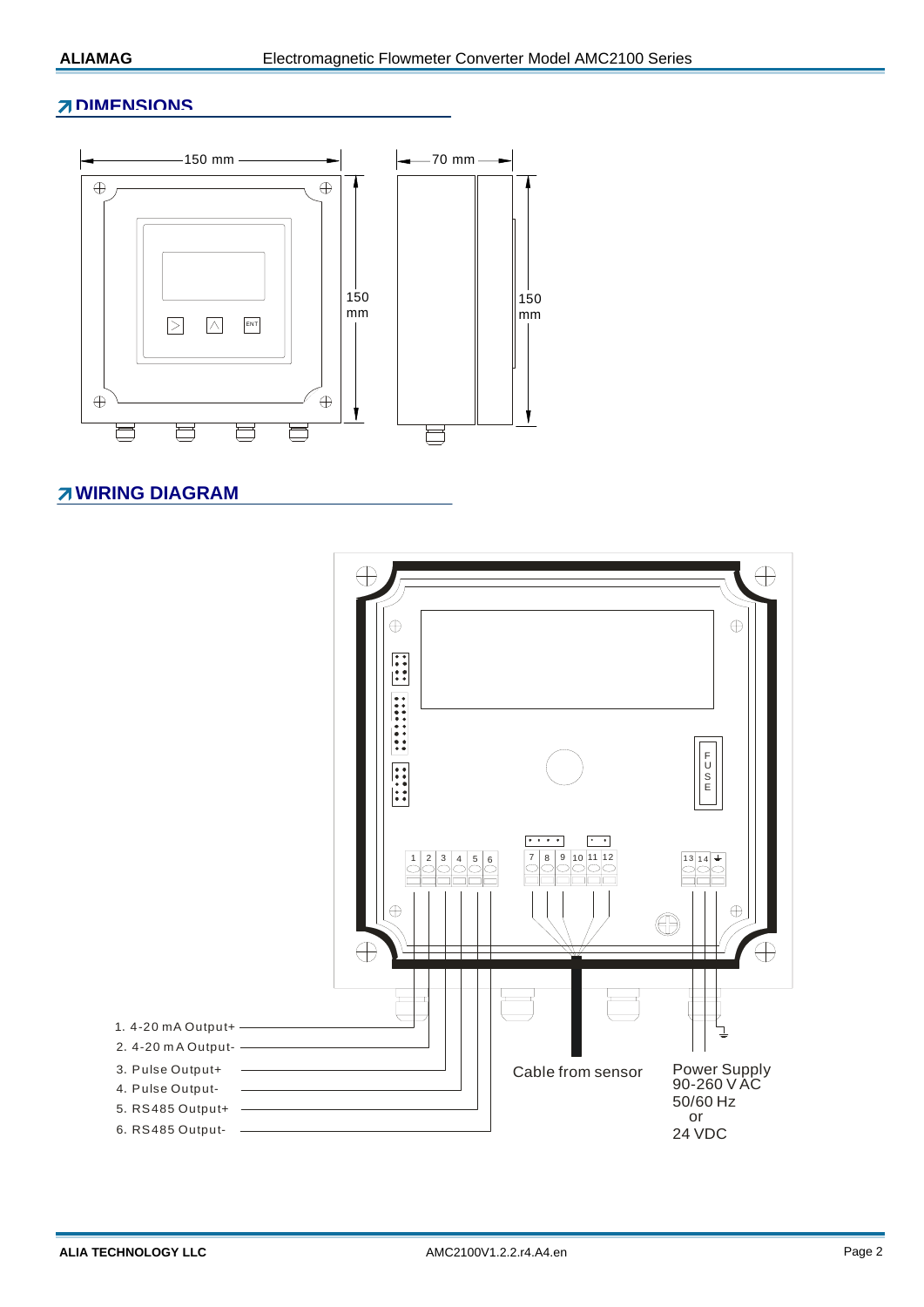### **ACCURACY**



# **CABLE LENGTH BETWEEN SENSOR & CONVERTER**



# **MODEL SELECTION GUIDE**

| AMC2100 Series               |     |     |     |                                 |                             |  |
|------------------------------|-----|-----|-----|---------------------------------|-----------------------------|--|
| Example: AMC2100-AC-CP-HT-NN |     |     |     |                                 |                             |  |
| AMC2100-                     | XX- | XX- | XX- | XX                              | Description                 |  |
| Power supply                 | AC- |     |     |                                 | 90-260 VAC, 50/60 Hz        |  |
|                              | DC- |     |     |                                 | 24 VDC, +/-10%              |  |
| Mounting                     |     | CP- |     |                                 | <b>Compact with Sensor</b>  |  |
|                              |     | SW- |     |                                 | Remote, Wall Mounting       |  |
|                              |     | S2- |     |                                 | Remote, 2" Mounting Bracket |  |
| Communication                |     | NN- |     | RS485 (MODBUS Protocol)         |                             |  |
|                              |     | HT- |     | <b>HART Signal (Compatible)</b> |                             |  |
| Option                       |     |     |     | <b>NN</b>                       | None                        |  |
|                              |     |     |     | PT                              | Cable Entry 1/2" NPTF       |  |